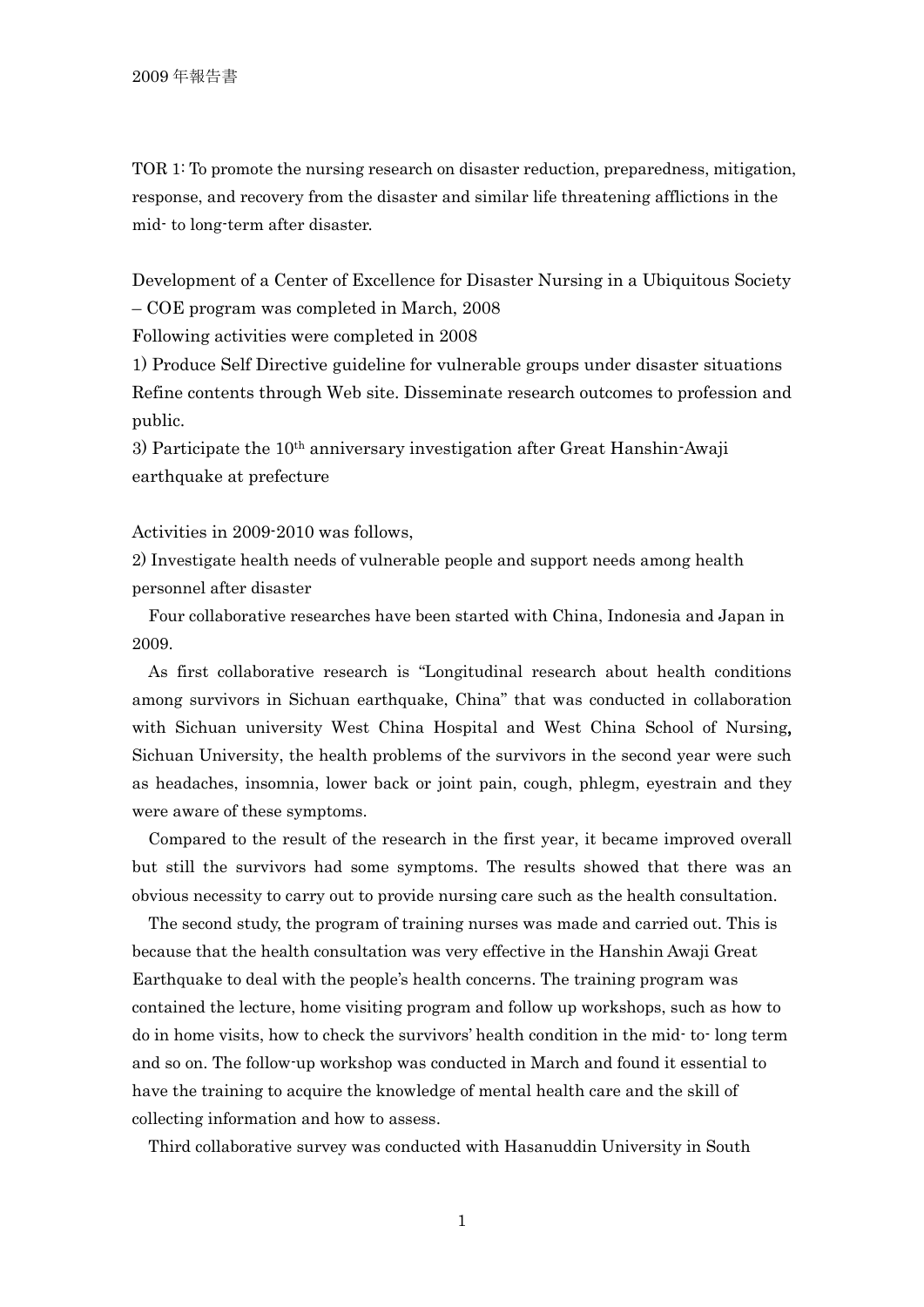Sulawesi Province, Indonesia since 2008 about the function of Community Health Nurse <CHN> coordinators when a disaster occurred. Ten prefectures which experienced the disaster in 2007 were examined and were found that the CHN coordinators in seven prefectures played a function as first-aid staff by dealing with emergencies at the headquarters, coordinating disaster relief teams or sending supplies. Coordinators at eight health centers played their function by doing first-aid activities, helping evacuation, coordinating health service and delivering supplies such as foods, clothes and medicine. They also observed the victims at the disaster area after the disaster. However, it was only 3 of them who had had trained for the measures against disasters. Therefore, it was necessary to train coordinators because their function was very important.

 Fourthly, being subsidized by the Ministry of Education, Culture, Sports, Science and Technology in Japan, the collaboration study with other Japanese universities is being carried out. The theme is "Developing framework of nursing preparation for disaster". At the moment, the framework of nursing preparedness for disaster is developed by literature review, researches and validated by studying.

### 4) Disseminate the research findings

In corporation with WHO-WPRO, the guideline based on their past study results was released on the website not only in English but also in French to support the local nurses in Haiti and Chile earthquake.

Furthermore, to disseminate the research results to nursing professionals were done at the academic conference such as World Society of Disaster Nursing Academic Conference, the conference of the World Academy of Nursing Science and at the South Sulawesi disaster nursing workshop in August, 2009. The research results also were released on Web.

6) Accept students and research fellow from abroad.

In January 2010, Dr. Yuli Zang, an Associated Professor at Shandong University, China, was invited. The proposals of collaboration studies were developed, whose themes were "Improving the nursing capacity in delivering long-term care to post-earthquake disabled victims and their family in affected areas in Sichuan" and "Strengthening nursing capacity in providing long-term care to earthquake survivors in Sichuan".

2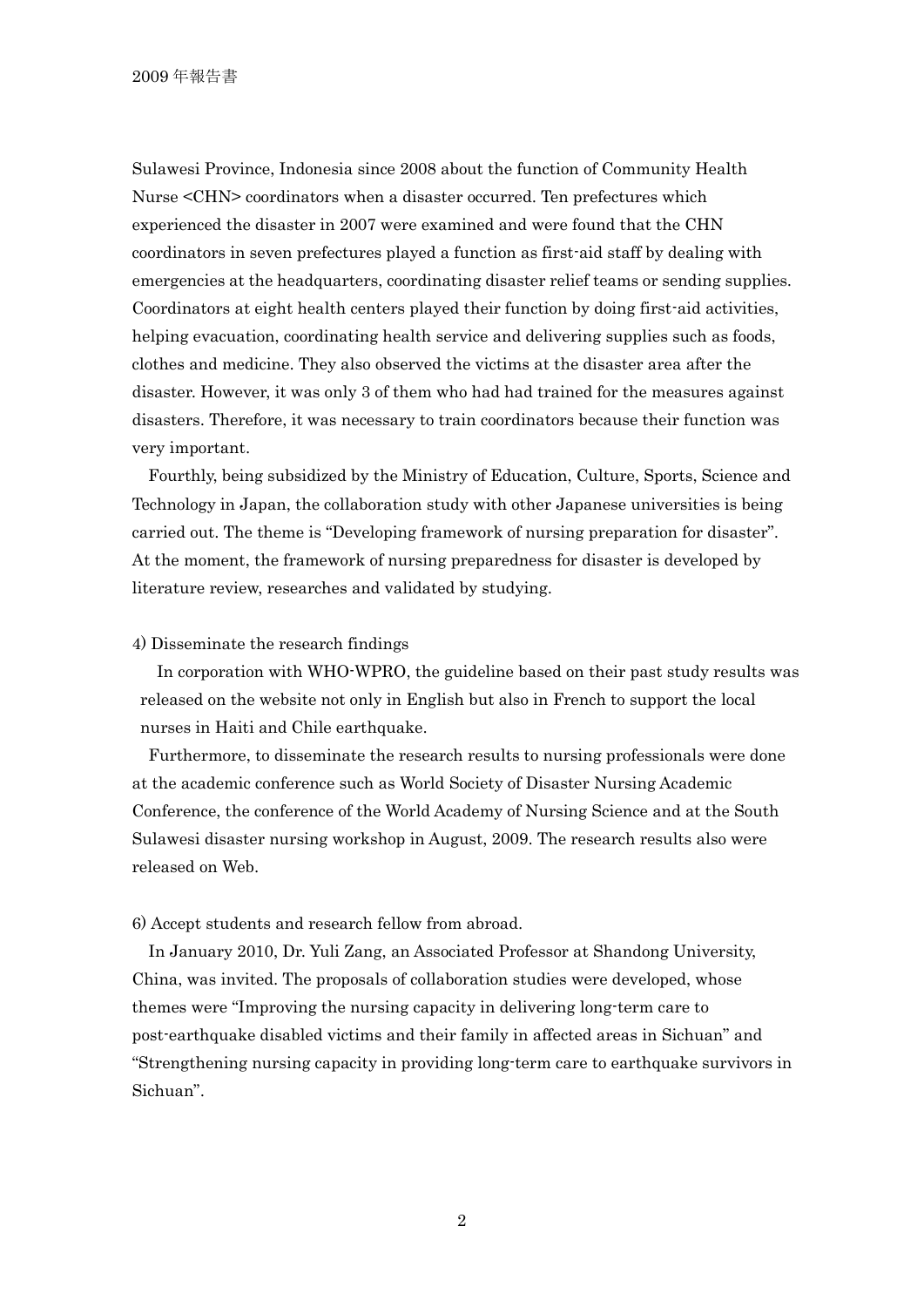TOR 2. To delineate the roles and competencies of nursing professionals involved in various phases of disasters: preparedness, mitigation, response, recovery, and health emergency management;

### Following activities were completed in 2008

5) Formulating educational guidelines for nurses working in the area of pediatric nursing, maternity nursing,gerontology nursing, and other nursing area 6)Formulating guidelines for proper Care of responders. 7)Intervention of mental health/EHA for nurses.

Activities in 2009-2010 was follows,

1)Holding Workshops for Disaster Nursing Education

The workshops in China, Indonesia and Japan made the role of nursing in the first stage and the recovery stage clear.

At the follow-up workshops in Sichuan, China, which is a part of the training nurses program, a local nurse said that the mental health care must be done in the long term and the health consultation could get the people who had no concern for their health to be interested in it and consequently make them have a health consultation or a medical examination. The activities by nurses made a great role in improving the survivors' health condition and doing the 'mental health care' for them.

At the workshops in Indonesia, which is collaborative survey with Hasanuddin University in South Sulawesi Province, Indonesia, it revealed CHN coordinators in seven prefectures played a function as first-aid staff by dealing with emergencies at the headquarters, coordinating disaster relief teams or sending supplies. Coordinators at eight health centers played their function by doing first-aid activities, helping evacuation, coordinating health service and delivering supplies such as foods, clothes and medicine. They also observed the victims at the disaster area after the disaster.

The workshop has conducted to share activities. The speaker was the nurse who works at Hyogo Emergency Medical Center and was dispatched to Haiti as a member of Japan Disaster Relief Team (JDR). Their activities were nurses arranged the surroundings suitable for the medical treatment, triage for examination, and ask the patients about their symptoms. The interpretation was done by the local nursing students. This was a very good opportunity for the nursing students because they get the knowledge or skill of disaster nursing at the first stage through their activities. The nurses could play a role as an educator for nurses and nursing students in disaster stricken area in practice.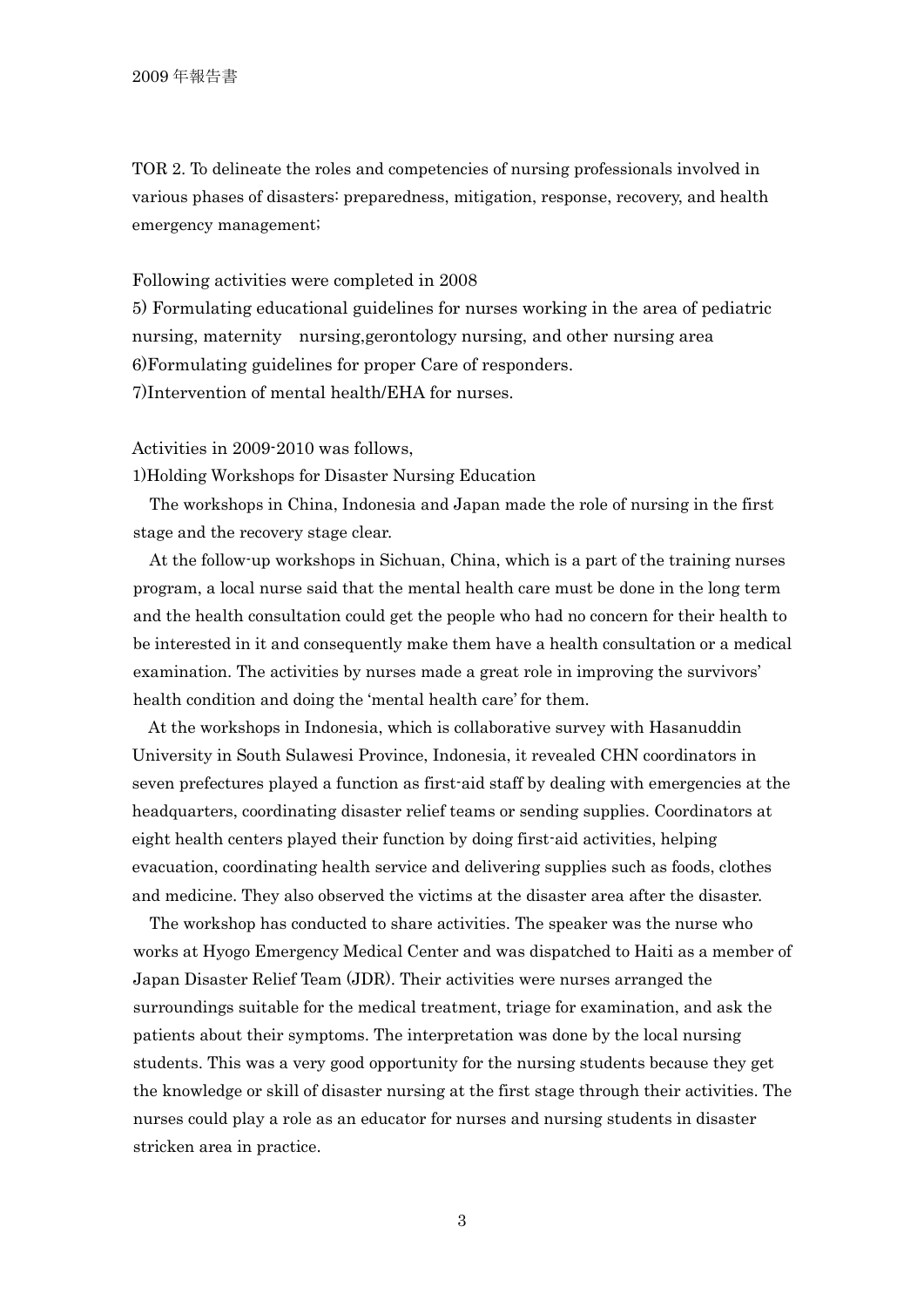2) Accept students and research fellow, trainee from abroad.

Four participants (two from China,two from Iran) joined one month training program in order to train disaster nursing coordinators. The program was provided in relation to JICA and WHO Kobe center. The contents were the health condition of the survivors, nursing care in the mid-to –long term and the education of disaster nursing. The trainees made their own action plan as to what the nurses should do when the disaster happened in their home country.

4) Develop the international support system for disaster education.

Two programs and two activities for developing the international support system for disaster education were conducted.

First, the knowledge was provided through an Iranian trainee who attended the training that was conducted by Research Institute of Nursing Care for People and Community (RINCPC) and JICA. For example, at the 'workshop for the disaster nursing' held in Iran, the role of disaster nursing and its training were discussed. Dr. Yamamoto who is director of RINCPC gave some advice on the mental health care for nurses and contributed to the improvement of the education of disaster nursing in Iran. Furthermore, the strategy of disaster nursing development in Iran was discussed in JICA Office.

Second, the support system of the education of disaster nursing was built in corporation with Sichuan University, West China Hospital and West China School of Nursing, Sichuan University. Based on our experiences of Hanshin Awaji Great Earthquake, the educational support was conducted by opening the workshop so that the nurses could have the skill of health consultation and home visit.

Third, the guideline written in English, French and Chinese was provided on the website and the support system of education of disaster nursing.

Fourth, having been asked by Korea research conference, the video letter was sent to Korea by the director of RINCPC for supporting their development of disaster nursing education.

TOR 3. Develop an effective national, regional and global network system for nursing and other health professionals involved in the health emergency management. Following activities were completed in 2008

1) Network system of nurses for disaster preparedness, mitigation and recovery has been developed in Japan .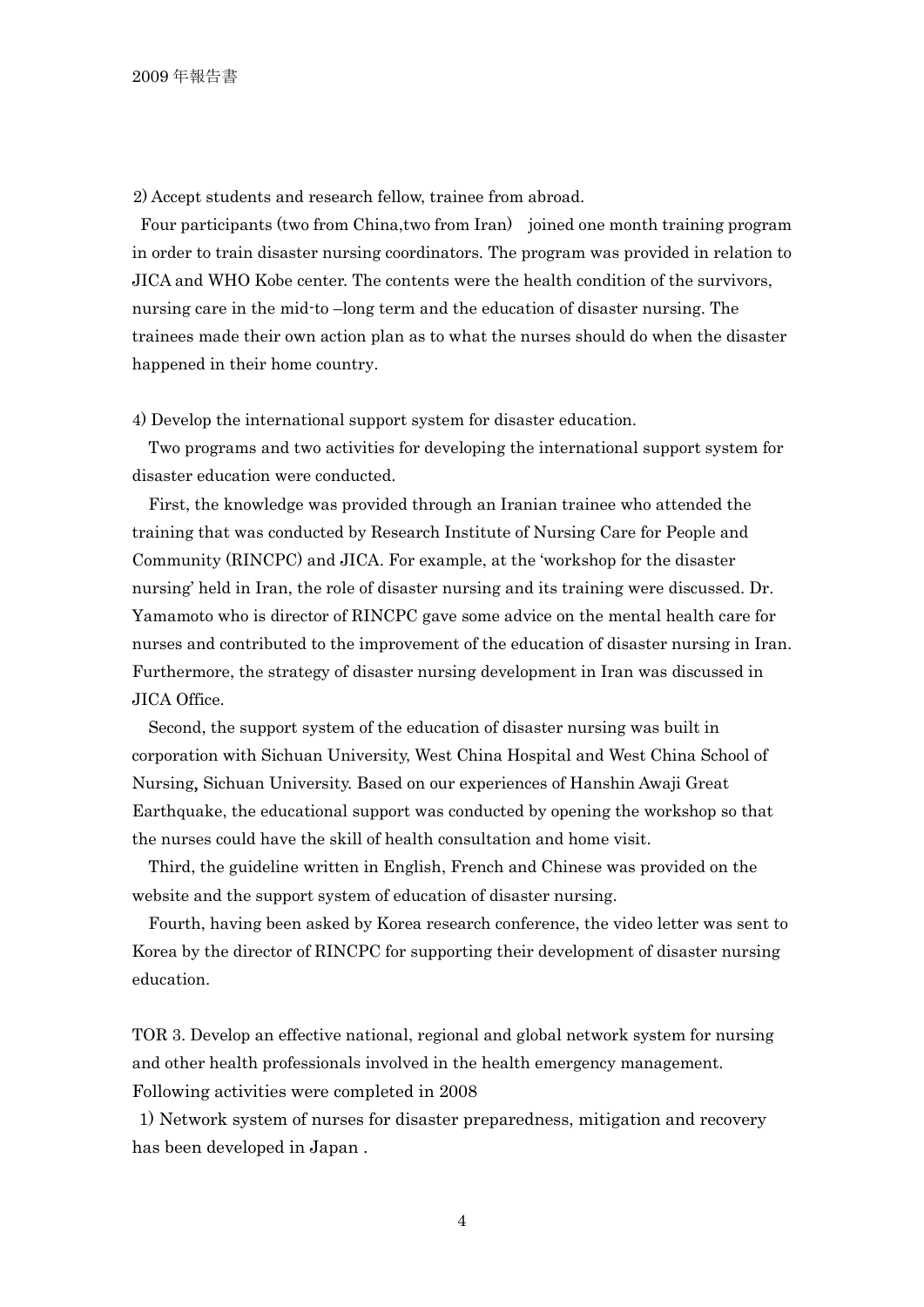2) Continuous mobilization of the system will accumulate the data for seeking new dimension of disaster nursing.

## Activities in 2009-2010 was follows,

Three network systems on the world-wide system, one network system on the country basis and two network systems on the local basis are being built.

As the first activity on the world level, the world-wide network systems was developed by sending the information on disaster nursing care was provided on our homepage for the Haiti in corporation with WHO-WPRO

As the academic network activity on the world level, the board of directors meeting on World Society of Disaster Nursing in January 2010 to develop the effective network world wide was supported by the chairperson who was our director. Furthermore, in the session, whose theme was the world-wide network of disaster nursing, a presentation and some suggestion was given by Dr Yamamoto. Our director, who is also the chairperson of World Society of Disaster Nursing joined it as a presenter and gave some suggestion to build the world-wide network system.

As the country level activity, in the exercises for Civil Protection Implemented by the National and Local Governments based on the Civil Protection Law, having been asked by the Japanese government, to have a network with other occupations in order to make a community stronger against disasters or NBC terrorism was appealed that it is important.

The first one on the local basis, Disaster mitigation (prevention) education for junior high school students was conducted in cooperation with Akashi City in Japan. Evaluation for this education programs was that 55% students reported that they talked about disasters with their parents. These activities are expected to affect their parents and people in their community.

The second one on the local basis, the relief nurse fundamental training for the preparedness of disaster was provided in relation to the Hyogo Nursing Association for developing an effective national and regional network system. As many as 97 nurses had the lecture for two days- 28th and 29th of January, 2010. Among them, 78 people registered as the nurse who could go to the stricken areas when a disaster occurred. The network of supporting nurses at disaster was succeeded in reinforcing.

TOR 4: To implement training needs assessments, develop and implement training programs for the public and professionals involved in disasters and emergency management situation and their prevention.

5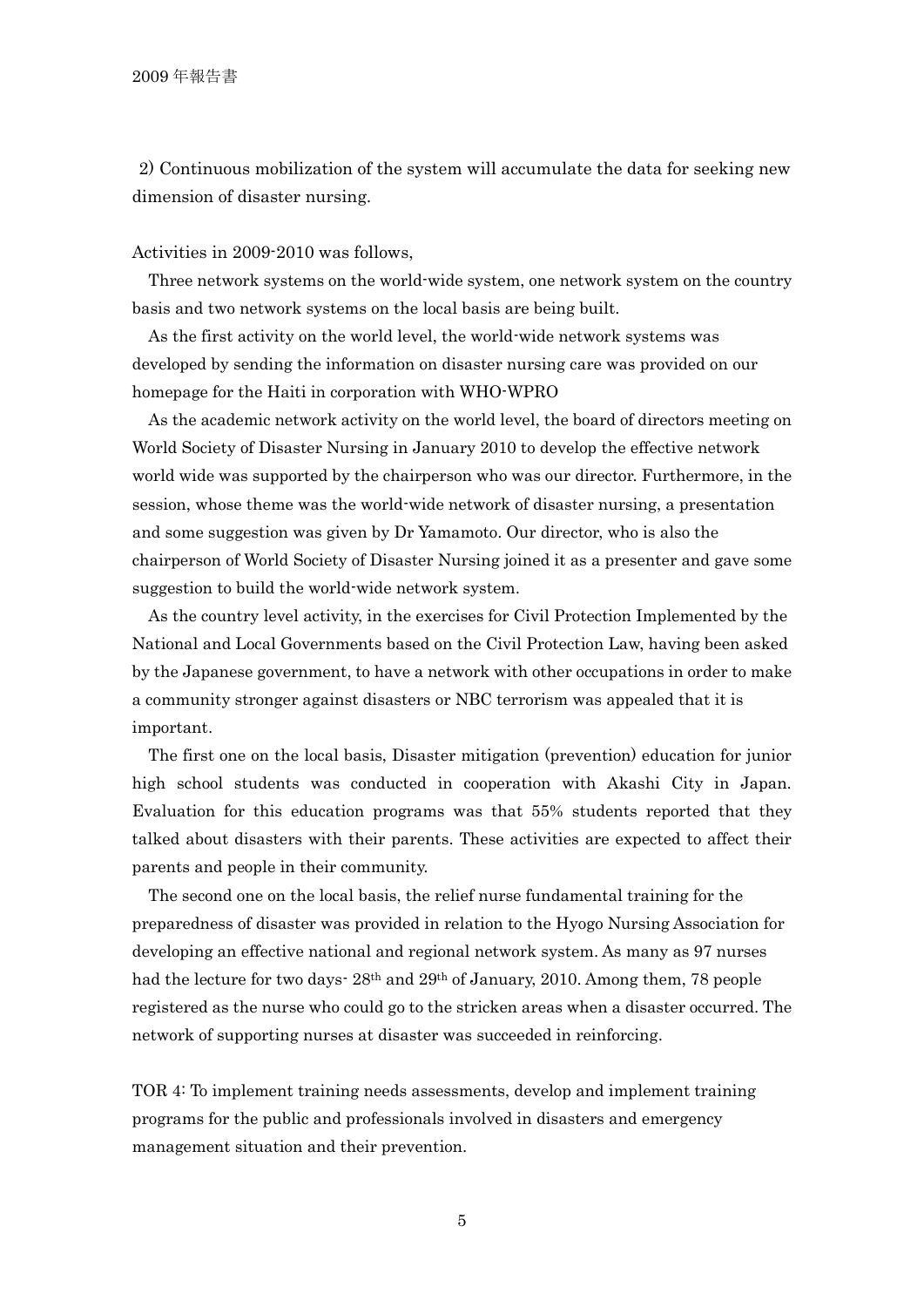1) Conducting the training session for health professions and people internationally and internally.

Two training programs on the international level and two on the local level were carried out.

The first one on the international level is 'training disaster nursing coordinator' for the professional nurses and this was done in corporation with JICA and WHO Kobe Center.

As the second program on the international level, the workshop and the seminar was carried out in corporation with West China hospital, Sichuan University and West China school of nursing, Sichuan University so that the nurses could have the skill of health consultation and home visits and deal with the health problems of the survivors which was revealed by the disaster area investigation of Sichuan earthquake.

As the local level, one training program was the relief nurse fundamental training for the preparedness of disaster was made in cooperation with the Hyogo Nursing Association. The contents of the lecture were "fundamental knowledge of disaster nursing", "roles of nurses in the disaster cycle", "roles of nurses at the shelter", "roles and challenges of disaster support nurses", " actual activities at the shelter", " lecture and exercise of triage", "lecture and exercise of mental health care" and " disaster support nurse delivery system in the Hyogo Nursing Association". Eighty four % of them were interested in joining its advanced seminar.

As the second training program on the local level, a training session for junior high school students was disaster mitigation (prevention) education in the community. This training program would affect their parents and people in the community and was developed the educational resources which can be available in other schools.

TOR 5: To influence the governmental agencies and non-governmental organization to promote nursing leadership in the development of nursing on disasters and health emergency management.

1) Continuous participation or conducting in meetings and conference in cooperation with WHO or other national and international organizations.

Three international basis activities and 1 domestic activity were conducted.

On the first international level, at Asia Pacific Emergency and Disaster Nursing Network held in Australia, "disaster preparedness in community" was presented by faculty of RINCPC. Many Asian Pacific nurses were very interested in this intervention